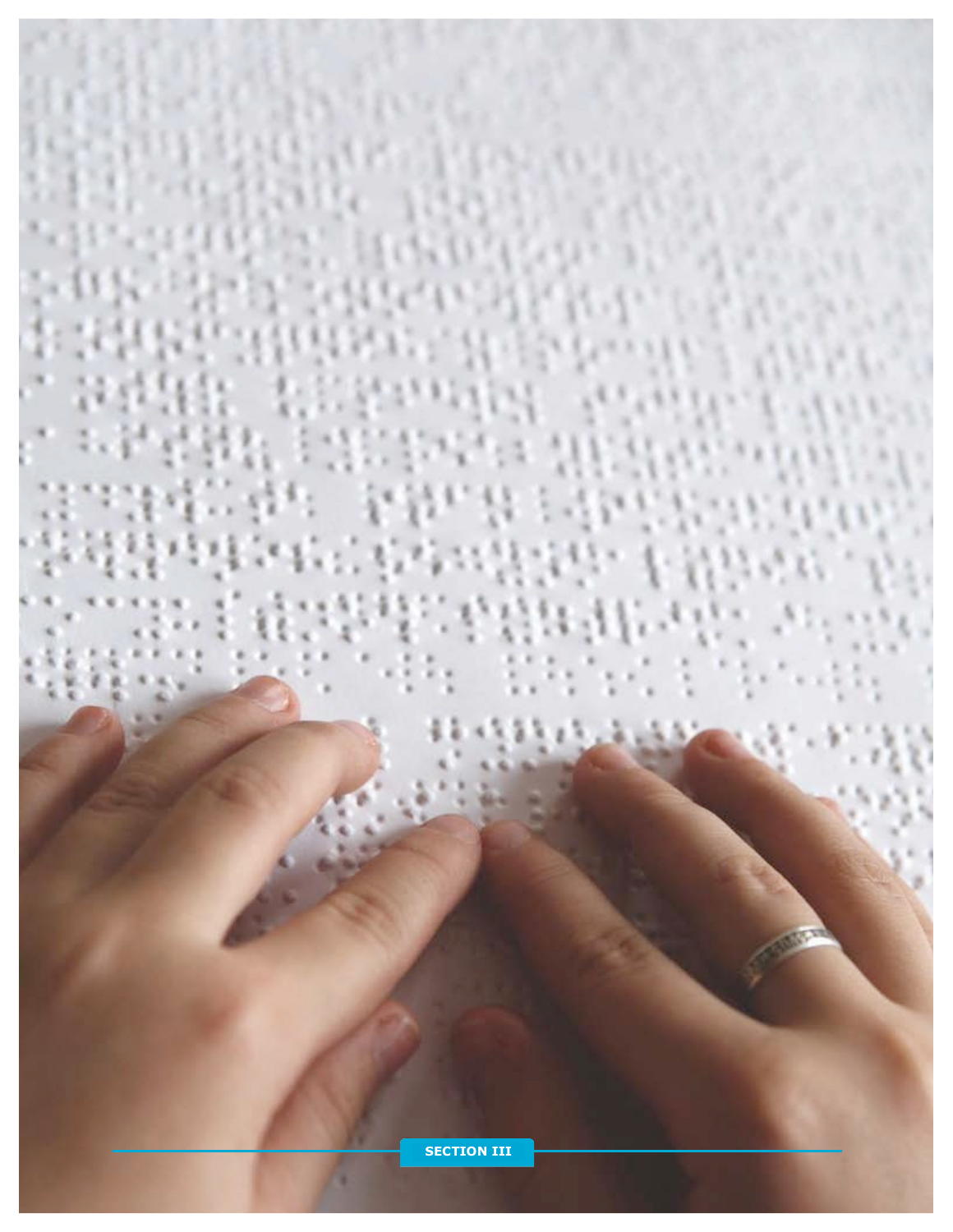## **Students With Disabilities**

## **Overview**

The Individuals with Disabilities Act (IDEA) is a federal law that ensures certain services to children with disabilities throughout the United States. IDEA controls how states and public agencies provide early intervention, special education and related services to more than 6.5 million eligible infants, toddlers, children and youth with disabilities.

Parent involvement is one of the founding principles of the Individuals with Disabilities Education Act (IDEA). Parents have the right to participate in all decisions regarding the education of their child with a disability.

These include the right to:<sup>[2]</sup>

- Participate in meetings related to the evaluation, identification, and educational placement of their child.
- Participate in meetings related to the provision of a Free Appropriate Public Education (FAPE) to their child.
- FAPE is the right of every American child to receive a free public education that meets his or her unique needs.
- Be a part of the team that develops, reviews, and revises the Individualized Education Program for their child. If neither parent can attend the IEP meeting, the school must use other methods to ensure their participation, such as phone calls.
- An IEP is the document that defines a child's special education program. It includes the disability under which the child qualifies for special education services, the services that the school will provide, his or her yearly goals and objectives, and any accommodations that will be made to assist his or her learning.



• Be members of any group that makes placement decisions for their child. If neither parent can attend the meeting where placement is decided, the school must use other methods to ensure their participation, such as phone calls.